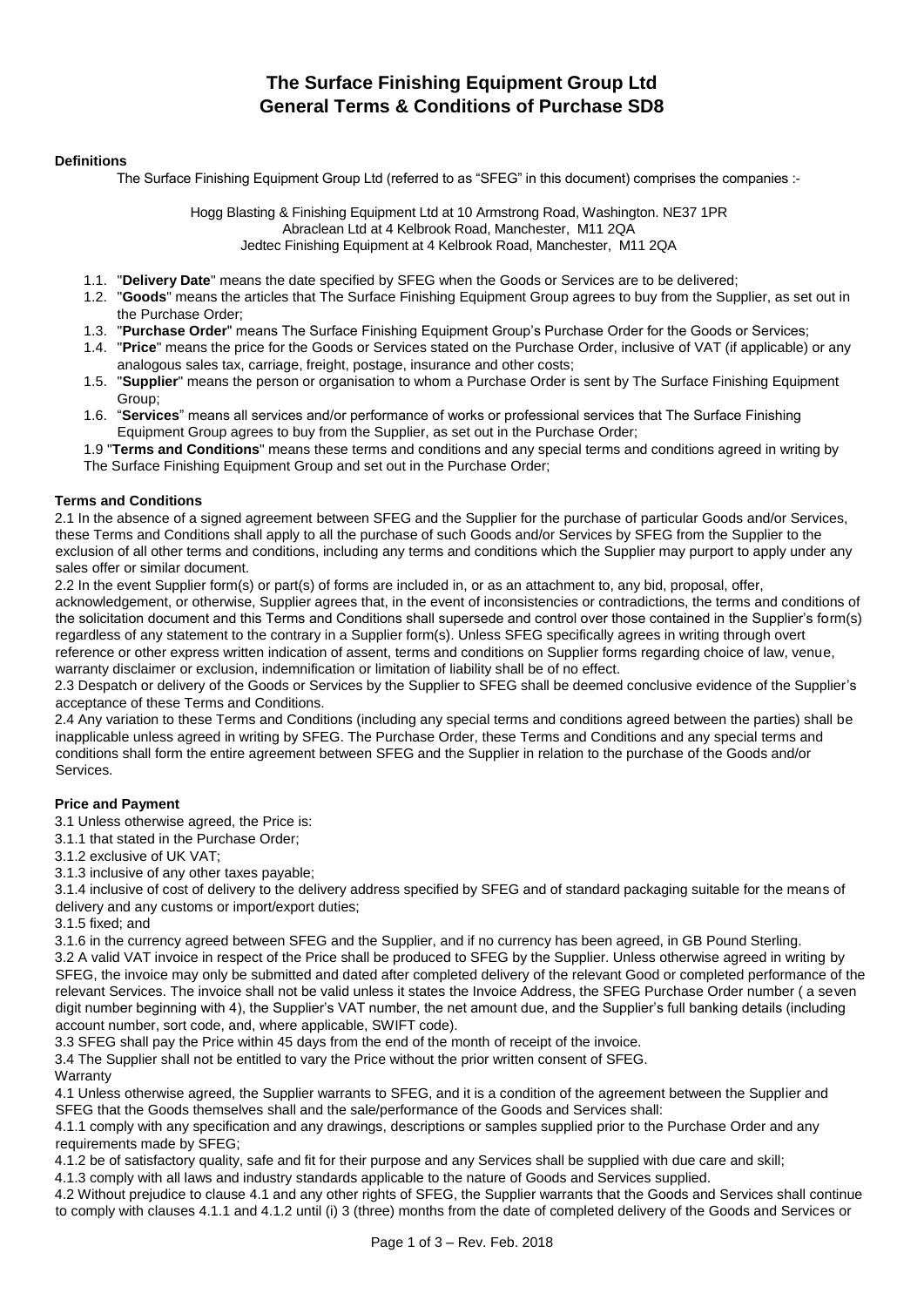(ii) 3 (three) months after they are put into use (whichever is the sooner) and if they do not so comply the Supplier shall at its cost, within 14 days remedy the defect in the Goods and/or Services or replace the Goods.

4.3 SFEG may without prejudice to its other remedies, within 3 (three) months of completed delivery at the Supplier's cost (including freight) reject, in whole or in part, Goods which do not comply with these Terms and Conditions. SFEG shall not be deemed to have accepted to Goods on receipt. The signature of a SFEG representative on delivery is only evidence of the number of packages and/or Services received and not that they comply with these Terms and Conditions.

4.4 Where the Goods are repaired or replaced in terms of clause 4.2 the Supplier warrants those repaired or replaced Goods for a further period of 3 (three) months from the date of repair or replacement.

# **Delivery of Goods and/or Performance of Services**

5.1 Delivery of the Goods and/or Services shall be made to SFEG's address on the date specified in the Purchase Order during normal business hours, unless previously arranged otherwise. Time shall be of the essence in this respect and SFEG is entitled to cancel, without notice, the whole or any part of the Purchase Order if this Clause is not complied with by the Supplier. 5.2 The Services (if applicable) shall be performed in a professional manner to the satisfaction of SFEG. If any part of the Services is found to be inadequate or in any way differing from the Contract, other than as a result of default or negligence on the part of SFEG, the Supplier shall at its own expense reschedule and perform the work correctly within such reasonable time as may be specified.

5.3 Where SFEG cancels the whole or part of the Purchase Order in accordance with clause 5.1:

5.3.1 all sums payable by SFEG in relation to the whole or part of the Purchase Order cancelled shall cease to become payable; 5.3.2 all sums paid by SFEG in relation to the whole or part of the Purchase Order cancelled shall be repaid by the Supplier;

5.3.3 SFEG shall be entitled to recover damages from the Supplier for any loss caused to SFEG where SFEG cancels the whole or part of the Purchase Order in accordance with clause 5.1.

5.4 Without prejudice to its other rights, SFEG may cancel a Purchase Order in whole or in part (i) immediately if there is a material breach of these Terms and Conditions (these shall include any breach of clause 4) (and if the breach is remediable if it is not remedied within 14 days of SFEG sending notice to the Supplier) or if the Supplier becomes bankrupt and (ii) on 1 (one) months' notice at any time prior to complete delivery of the Goods and Services.

5.5 The Supplier shall not without SFEG's written consent subcontract the supply of Goods and/or performance of the Services under this Terms and Conditions.

## **SFEG's Remedies**

6.1 SFEG shall inspect the Goods or Services upon delivery in accordance with this clause 6.

6.2 Where Goods and/or Services are damaged SFEG shall notify the Supplier. SFEG may reject the damaged Goods and/or Services and the following provisions shall apply:

6.2.1 the Supplier shall collect the damaged Goods from SFEG at the Supplier's expense;

6.2.2 during the period between delivery of the Goods and collection by the Supplier, SFEG shall not be liable for any loss or further damage caused to the damaged Goods;

6.2.3 all sums payable by SFEG in relation to the damaged Goods and/or Services shall cease to become payable;

6.2.4 all sums paid by SFEG in relation to the damaged Goods and/or Services shall be repaid by the Supplier;

6.2.5 SFEG shall be entitled to claim damages from the Supplier for any losses caused to SFEG as a result of the Goods and/or Services being damaged.

6.3 Where there are shortages in the Purchase Order SFEG shall notify the Supplier and the following provisions shall apply:

6.3.1 all sums payable by SFEG in relation to the missing Goods shall cease to become payable;

6.3.2 all sums paid by SFEG in relation to the missing Goods shall be repaid by the Supplier immediately;

6.3.3 SFEG shall be entitled to claim damages from the Supplier for any losses caused to SFEG as a result of the shortages.

6.4 If SFEG so requests, the Supplier shall immediately replace damaged Goods or Services which are missing at the Supplier's expense and/or SFEG shall be entitled to cancel, without notice, the whole or any unexecuted part of the Purchase Order and the rights referred to in Clause 6.2 shall apply.

6.5 Where there is an excess of Goods in relation to the Purchase Order SFEG may reject the excess Goods by notice in writing to the Supplier and the following provisions shall apply:

6.5.1 the Supplier shall collect the excess Goods from SFEG at the Supplier's expense;

6.5.2 during the period between delivery of the Goods and collection by the Supplier, SFEG shall not be liable for any loss or damage caused to the excess Goods;

6.5.3 no sum shall be due to the Supplier for the excess Goods and in the event that sums are paid to the Supplier for the excess Goods, the Supplier shall repay such sums to SFEG immediately.

6.6 SFEG may accept excess Goods by notifying the Supplier of such acceptance and the price of the excess Goods shall be payable by SFEG in accordance with Clause 3.

6.7 The Supplier shall repair or replace free of charge, Goods damaged or lost in transit upon receiving notice to that effect from SFEG.

# **Title and Risk**

7.1 The title and risk in the Goods and/or Services shall remain with the Supplier until they are delivered at the point specified by SFEG in the Purchase Order or any other relevant document, and transferred to SFEG's possession, at which time title and risk in the Goods and/or Services shall transfer to SFEG.

# **Indemnity**

8.1 The Supplier shall fully indemnify SFEG and keep SFEG fully indemnified for any claims, demands, cause of action, damage, loss, consequential loss, costs, expenses (including legal expenses) made against or suffered by SFEG arising out of loss or damage to any SFEG property, negligence or a breach by the Supplier of any of the Terms and Conditions set out here.